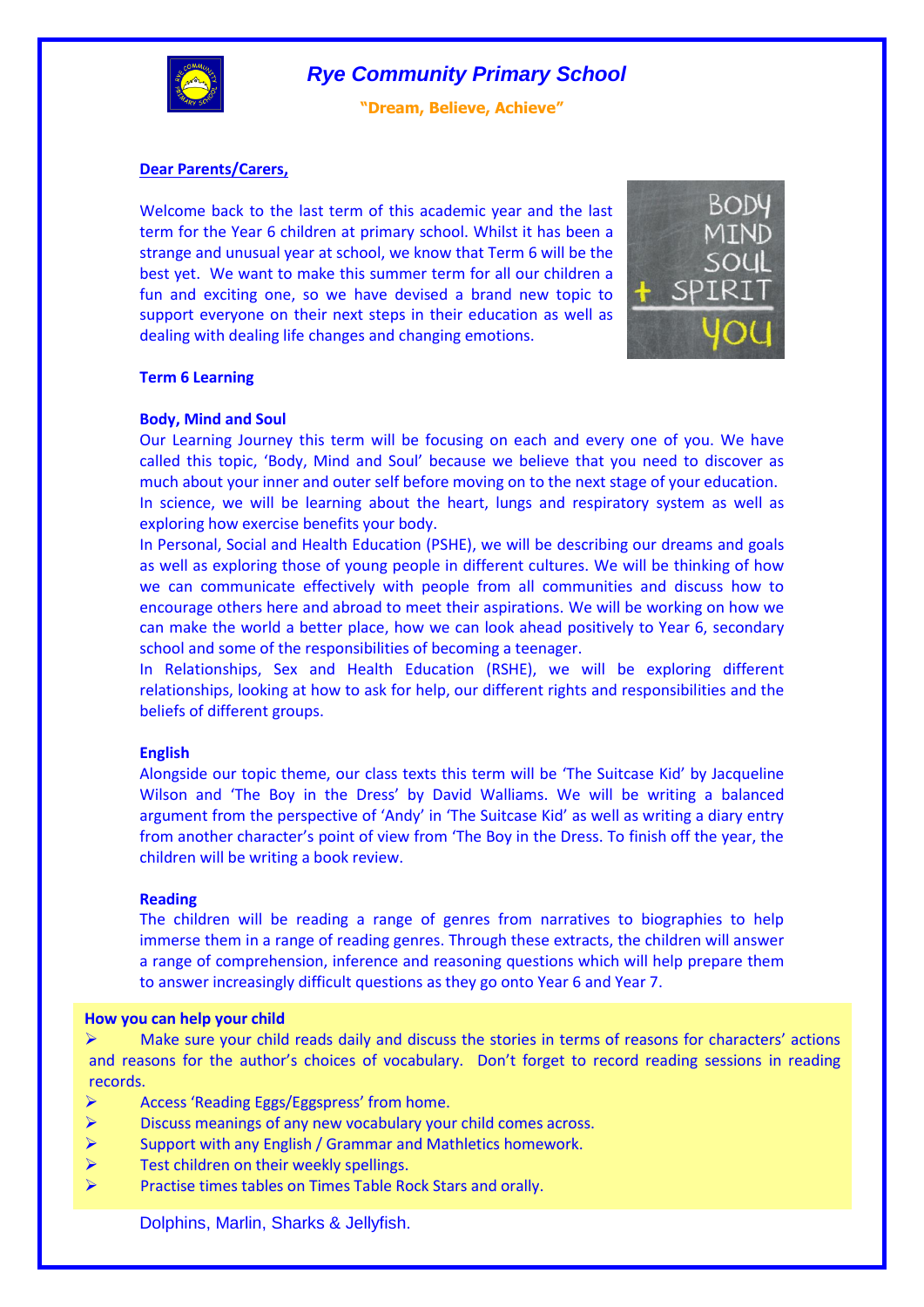

**"Dream, Believe, Achieve"**









#### **Mathematics**

In our maths lessons, we will be covering a range of concepts the children need to consolidate before the end of the year. We will be focusing primarily on the following: place value (including negative numbers and rounding), multiplication and division, reading and writing the time and fractions. It will benefit the children enormously if you could ask them questions about the topics we are studying, for example, encourage them to tell you the time, ask them times tables questions and how fractions can be found in everyday objects.

#### **How you can help your child**

 $\triangleright$  Look for opportunities to talk about maths in the everyday environment.

 $\triangleright$  Support your child and give them time to use mental calculation skills in real life contexts.

 Please ask your child about what they have been learning and encourage them to explain the methods they use in calculations.

**PE**  $\triangleright$  Continue to support your child to learn the times tables that they are working on to prepare for our weekly times tables challenge.

### **Science**

Crimson, scarlet, burgundy, cherry. Blood flows through our bodies in all its vibrant shades of red. Let's explore our circulation system. Now, surgeons, don't be squeamish as we look into our human heart and examine the veins, arteries and chambers up close. They all work hard to move blood around our bodies. William Harvey was fascinated with anatomy, and made ground breaking discoveries about valves. I wonder what we might uncover? Why do people give blood? Find out how to keep your heart happy with cardiovascular exercise and healthy food. Kickstart a campaign to spread the word about the damage caused to the lungs and heart by smoking. Hearts pound, flutter and maybe skip a beat. What makes your heart race? Is it a secret? Cross my heart, I won't tell.

### **PE**

This term we will be doing PE on Wednesdays and Fridays, please see your class Dojo Page for your day. Children should come into school wearing their PE kits on these days and school uniforms on all other days. Our PE topic this term is athletics.

### **Homework**

Homework is now online on Reading Eggs/Eggspress and Mathletics. It wil be set on a Friday and is expected to be completed by the following Wednesday. It is important that homework is completed as this will help support the learning they have been doing in school. The children will also be given 10 spellings to learn each week which they will be tested on each Friday. Please support your child as they learn these.

**How you can help your child:**

Dolphins, Marlin, Sharks & Jellyfish.

**Learn and discuss the key vocabulary on the 'glossary'. Help your child practise and improve their handwriting. Listen to your child read daily.**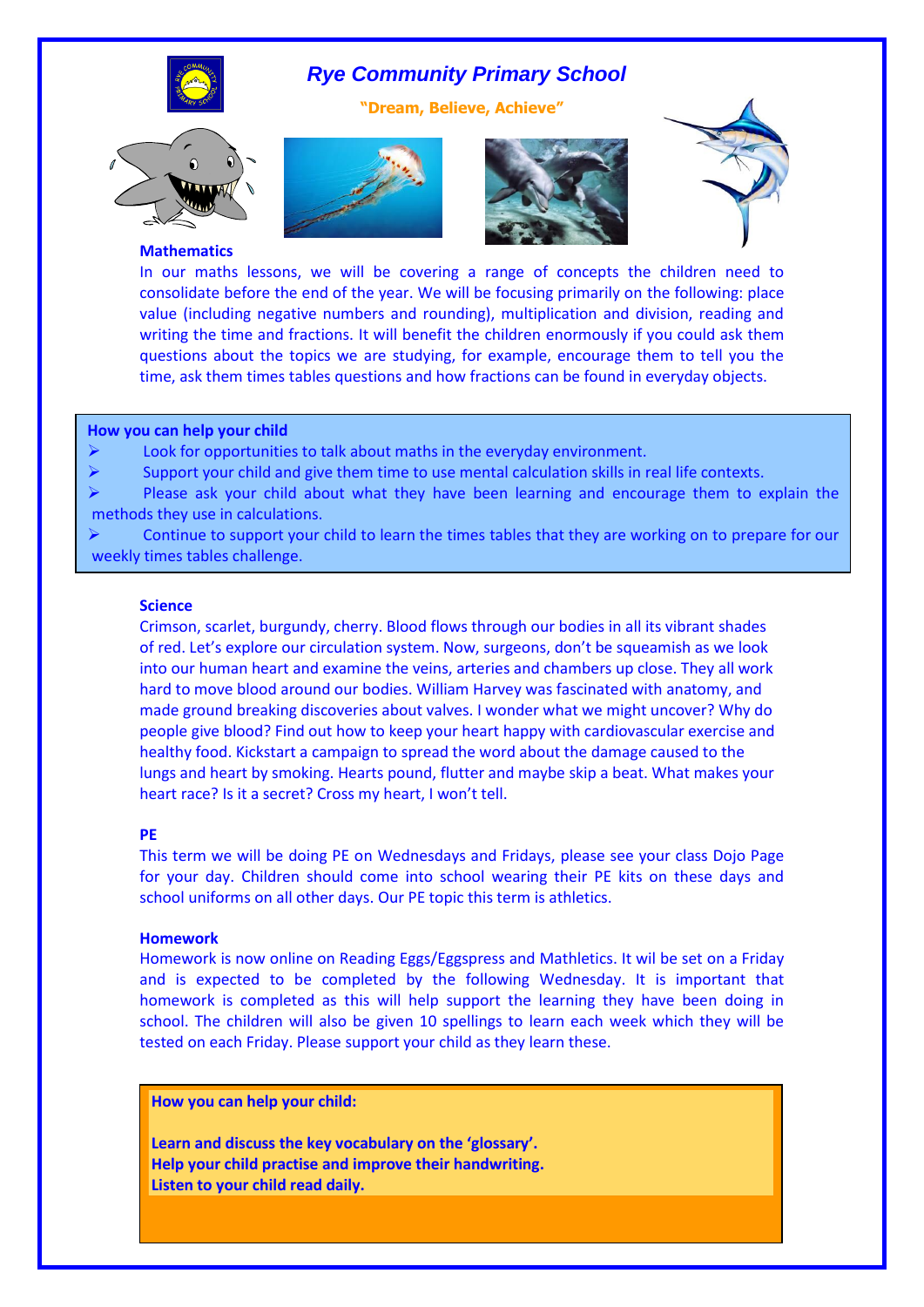

**"Dream, Believe, Achieve"**

If you have any queries please do not hesitate to contact your child's class teacher. Thank you for your continuing support.

Mrs Banks, Miss Brunton, Mr Neville and Mr Thomas.

# **Science Glossary**